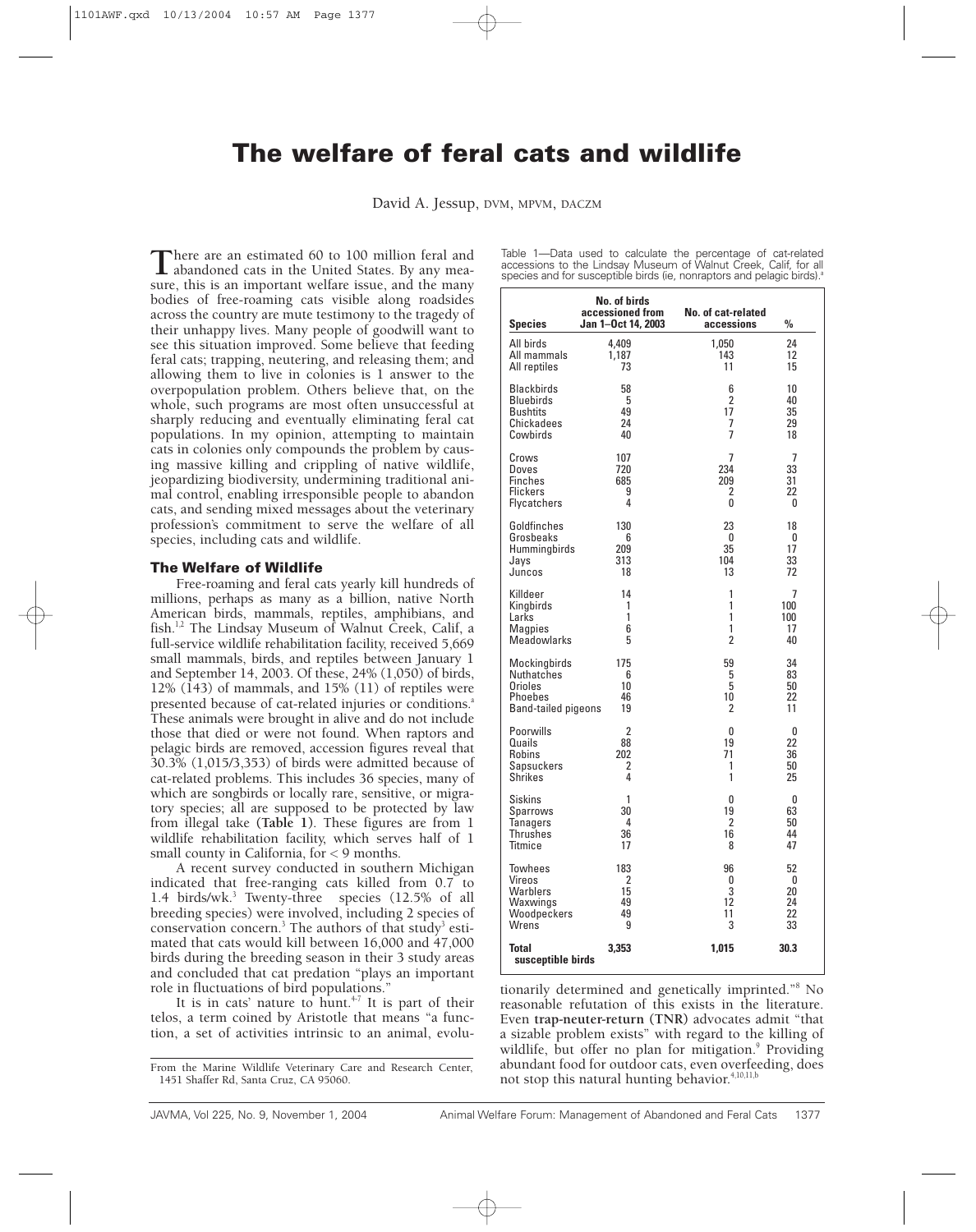As presented by Winter, $11$  the negative effects on wildlife populations can be extensive, devastating, and prolonged. Negative effects are particularly severe on islands, in parks where habitats have been fragmented (urban and suburban areas), and for endangered and ground-dwelling species.<sup>6,12-14</sup> In a study<sup>15</sup> of 2 California parks, feral cats selected native species of rodents and birds over introduced (pest) species. In locations where regularly fed feral cat colonies existed, native birds were markedly less abundant and less likely to nest, and ground-foraging species such as California quail and thrasher were entirely absent.<sup>15,c</sup> Native rodents were less abundant, and house mice were more abundant.<sup>c</sup> This makes evolutionary sense in that species of European origin, such as Norway rats, house mice, starlings, and English sparrows, have had many thousands of years to coevolve with *Felis silvestris* and *Felis catus,* whereas North American species have had only several decades to perhaps 200 years*.* 

Feral cats also indirectly kill native predators by removing their food base.<sup>16</sup> Because they are subsidized, feral cats can exist even when prey species have been reduced to far below carrying capacity.<sup>6,7</sup> In some areas of Wisconsin, feral cats outnumber all native mesopredators combined.

Cats' victims (native species) have evolved in and belong in North America and provide ecosystem services.15,17,18 The loss of these animals reduces biodiversity, even in somewhat degraded ecosystems.17,18 Loss of their ecosystem services has implications for such basic life processes as insect population dynamics, soil fertility and stability, pollination, and seed dispersal. Removal of cats from native and even degraded ecosystems has no negative and only positive ecologic consequences.

Wild animals are not only killed by cats but are also maimed, mauled, dismembered, ripped apart, and gutted while still alive, and if they survive the encounter, they often die of sepsis because of the virulent nature of the oral flora of cats. Veterinarians working in the area of avian and wildlife rehabilitation see this problem frequently.<sup>a,d</sup> Wild animals experience pain and suffer too. On the basis of compassion alone (for those who can ignore the impersonal nature of wildlife mortality figures and disruption of ecologic processes), the suffering of wildlife must be weighed against the perceived welfare of feral cats.

It is pointless to debate every potential disease and parasite of cats and situation in which they might affect wildlife. Clearly the potential for transmission of diseases and parasites from dense aggregations of feral cats to wildlife exists. Some diseases carried by feral cats are negatively impacting sensitive and endangered wildlife populations. The Alala, or Hawiiian crow, and southern sea otter are being seriously affected by systemic and central nervous system disease caused by toxoplasmosis linked to cat feces.<sup>19,20</sup> In a recent publication, we showed that toxoplasmosis was the primary cause of death for 23% of the threatened southern sea otters (n = 105) we examined during a 3-year period and that it contributed to the death of many others. $21$ There is also reason to believe that feral cats may serve as a source of FeLV for cougars and Florida panthers. $^{22,4}$ 

The following passage from *Animal Rights and Human Morality*8 represents an ethical viewpoint: "I would not adopt as a universal principle always favoring the 'higher' animal—for example, if the choice came down to a quick death for the higher animal versus a slow, lingering death for the lower animal, one should presumably choose the death of the higher animal."

The first law of medicine is "primum non nocere," or "above all, do no harm." How do we square this most basic law, and the now popular phrase "veterinary medicine is for all species," with this situation? Feral cats and the programs that foster their free-ranging existence do not serve the welfare of individual wild animals or wildlife populations, can cause an alteration of basic biological processes, and have serious potential negative impacts on biodiversity and recovery of endangered and sensitive species $12$  in many landscapes.

## **The Welfare of Feral Cats**

In my opinion, TNR really stands for trap, neuter, and reabandon, and that is how I will define TNR for the purposes of these proceedings. Abandonment of animals cannot be morally justified and is illegal under state humane laws. $^{23}$  The California Penal Code goes on to say it is illegal to fail to provide animals with shelter, water, food, and protection from weather. $24$ Such conditions often occur at TNR sites. If it is illegal to abandon a cat once, how can it be legal to do it a second time? How can veterinarians justify being party to abandonment, an illegal act of animal cruelty?

Part of the cat's telos is its desire for affection and human companionship and its semidependence on human care and provision. Veterinarians and animal shelter workers in particular know how important human touch and companionship are to a cat. Cats that lose their owners are often bereft and suffer what appears to be depression. Practicing veterinarians often see sick or injured cats begin to heal and thrive when petted and interacted with more frequently.

Some TNR programs do not distinguish between truly feral cats and lost or stray pet cats. Photos are not taken, and cats are not held for owner identification and reunion with their families. In the world of TNR, unless a stray cat has a collar or is microchipped, it is very difficult to distinguish from a truly feral animal. Once trapped, neutered, and marked, these lost cats are much less likely to ever be found and returned to their owners or adopted. Trap, neuter, and reabandonment is a cruel fate for many former pet cats.

**People for the Ethical Treatment of Animals (PETA)** has called TNR "subsidized abandonment" and states that "feral cats do not die of 'old age.' They are poisoned, shot, tortured by cruel people, attacked by other animals, or hit by cars, or they die of exposure, starvation, or…contagious diseases…. In one feral cat colony, half of 32 cats were shot by a man who claimed that they were attacking his children. Cats in another colony were shot with darts. A loose dog killed several cats in another colony. Ferals often scratch their ears bloody, driven crazy by pain and itching of ear mites and accompanying infections. Others die of blood loss or anemia from worms and fleas. Urinary tract infections, which frequently lead to blockage in male cats,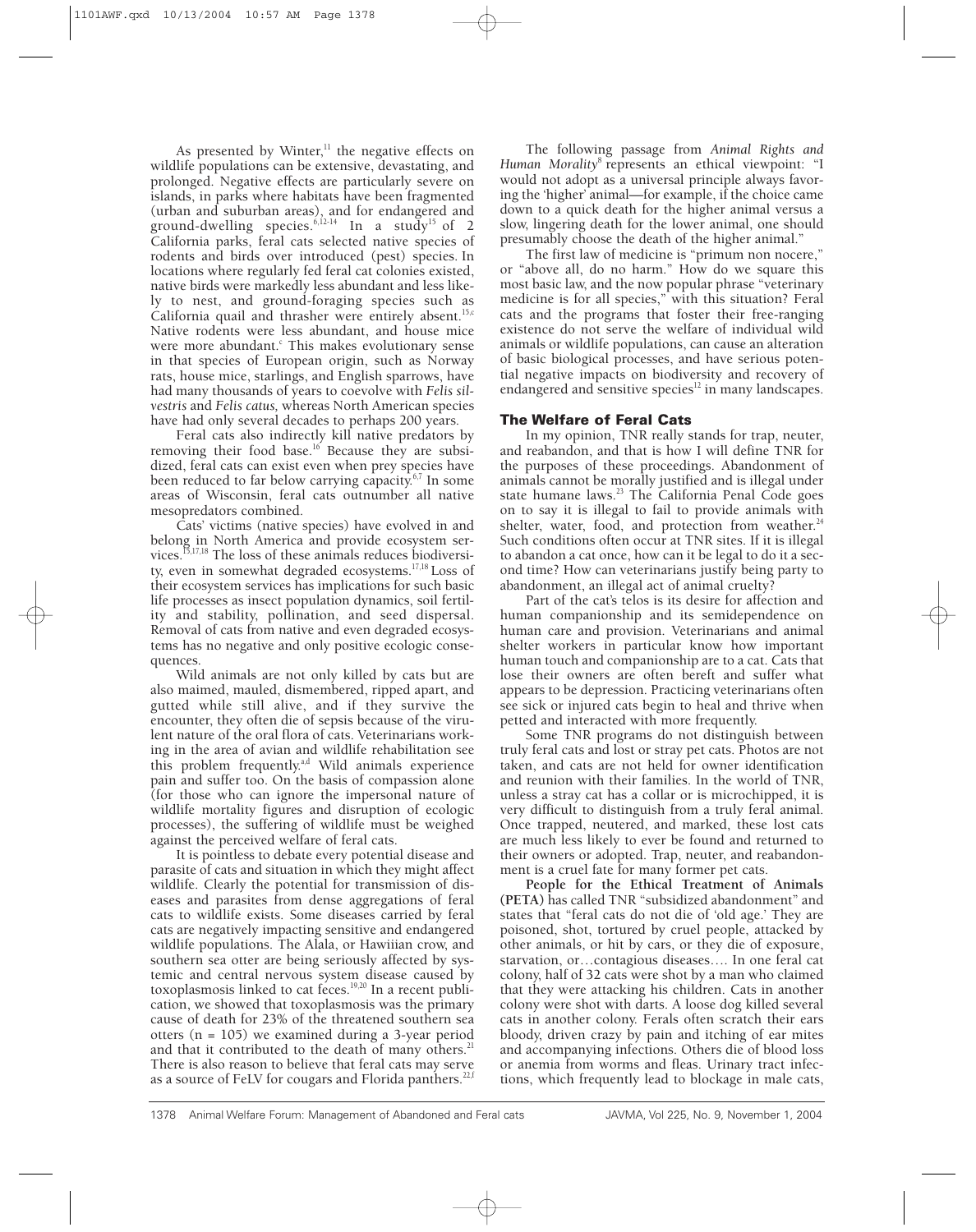cause extremely painful, lingering death if not treated. Untreated upper respiratory infections leave eyes and noses so caked with mucus that animals can barely see or breathe."<sup>25</sup>

Many feral cats live short, brutal lives. Figures vary, but the AVMA has used the figure of 2 years as opposed to 10 for the mean lifespan of owned cats<sup>26</sup>; others estimate that feral cats live approximately half as long as owned cats.<sup>27</sup> Mortality rates for feral cats can be up to 80%/y.<sup>27</sup> Feral cats suffer considerably higher rates of injury and disease.<sup>26,27</sup> Many feral cats succumb to vehicle trauma, predation, disease, or severe weath $er<sup>27</sup>$  Winter<sup>11</sup> has presented a number of examples of the dangerous and unsanitary conditions found at feral cat feeding sites. Clearly these conditions and outcomes are not serving the welfare of feral cats.

### **TNR Sends Mixed Messages About the Veterinary Profession**

Is veterinary medicine for all species? The AVMA's Long Range Plan, Goal 1, Objective 6 states in part, "emphasize the concept that veterinarians have a positive influence on the health and well being of all living creatures…."e Trap-neuter-return appears to be advantageous to only 1 species (cats) and disadvantageous to many dozens, perhaps hundreds, of other species (Table 1). What kind of ethical message and world view does veterinary support for TNR and feral cat colonies send?

Many wildlife biologists, ecologists, conservation agencies, and bird and mammal lovers strongly oppose TNR and feral cat colonies.<sup>28,29</sup> Most avian and wildlife veterinarians strongly oppose TNR and feral cat colonies.29,30 What message does veterinary support for TNR send to millions of conservationists and the veterinarians who provide care for birds, native species, and their ecosystems?

The conditions under which feral cats are handled in TNR programs and the level of veterinary care provided may be lower than prevailing local practice standards. In large-scale TNR operations, dozens of cats may be dropped off in the morning for spays and neuters.<sup>31</sup> A history is almost never available, and examination of the cat in the trap is necessarily brief and from a distance. No owner or client is present. How is it possible for a veterinarian-client-patient relationship to exist as required under federal laws regarding the use of veterinary drugs and under the Model Veterinary Practice Act and other AVMA policies and positions if there is no client and no lasting relationship? Neutering is an elective surgery, not an emergency procedure. If a valid veterinarian-client-patient relationship is not necessary for an elective surgery, why is it necessary for clients seeking popular medications? Practitioners who worry about the impact of Pet Med Express should give serious thought to how TNR will effect public perceptions about the value of veterinary services.

Veterinarians involved in TNR programs have told us that in large-scale spay clinics in Florida, cats are spayed for \$12 to \$17 in drugs and supplies.<sup>31</sup> If this is so and widely known to cat advocates, how must they then look at veterinarians who charge \$70, the amount the **California Veterinary Medical Association**

(CVMA) reimbursed its members, $32$  or \$100 to \$150 as is charged in many practices. Consumers, particularly those who read Consumer Reports and are already suspicious of veterinarians, may be left wondering.

Is the \$17 spay done in a sterile theatre with a separate instrument pack? Is ketamine the sole anesthetic? Is postoperative pain relief considered? Is there any substantive postoperative care or surgical follow-up? Are medication and instructions given at the time of examination and spay followed? Vaccinations may or may not be given, but if given, is there any follow-up? If not, this is not in keeping with recommendations in the AVMA's Model Veterinary Practice Act. Is this professionally acceptable or appropriate? How can the veterinary profession provide high-quality medical care for some cats and yet provide and support a much lower standard of care for others? If 2 different levels of care are professionally acceptable standards of practice, how can you deny a client the low-cost version if they know it is available?

Some TNR advocates argue that vaccination is not a good return on investment<sup>31</sup> and that resources should instead be directed toward spaying and neutering. Ninety thousand feral cats were released into California without vaccinating them for rabies, despite bat and skunk rabies being endemic within this state. This was justified on the basis of local practice standards, $32$  but the cats in question were not going to homes where they might have some insulation from wildlife rabies carriers or other feral cats. In the face of CVMA support for TNR, only 1 county health veterinarian in California insisted that all TNR cats in his county be vaccinated against rabies. Hopefully, recent cases of rabies in feral cats in Florida and at Kennasau State University in Georgia,<sup>33</sup> which resulted in human exposures, will cause this stance to be reconsidered.

Diseases and parasites affecting feral cats can have human health implications. Pregnant women; people receiving chemotherapy for immunologic diseases and organ transplants; and those with HIV, AIDS, or other immunologic problems are at increased risk of clinical disease if exposed to toxoplasmosis. Maintaining feral cats where they can deposit cat feces in national, state, county, or city public parks; on campuses; and around schools and hospitals constitutes a public health risk.34,35 In 1994, 5 Florida children were hospitalized with encephalitis that was associated with cat scratch fever.<sup>35</sup> The daycare center at the University of Hawaii in Manoa was closed for 2 weeks in 2002 because of concerns about potential transmission of murine typhus (*Rickettsia typhi)* and flea (*Ctenocephalides felis*) infestations afflicting  $84$  children and faculty.<sup>36</sup> The fleas were from a feral cat colony that has grown from 100 to over 1,000 cats, despite a TNR effort.<sup>36</sup> Some of the obvious sanitary, vermin, and parasite problems associated with concentrations of feral cats have been presented by Winter, $11$  but wherever cats are concentrated and under minimal care and control, their diseases and parasites are likely to be more abundant. What does support of TNR say about the veterinary profession's commitment to public health in light of the fact that many public health veterinarians strongly oppose TNR?29,37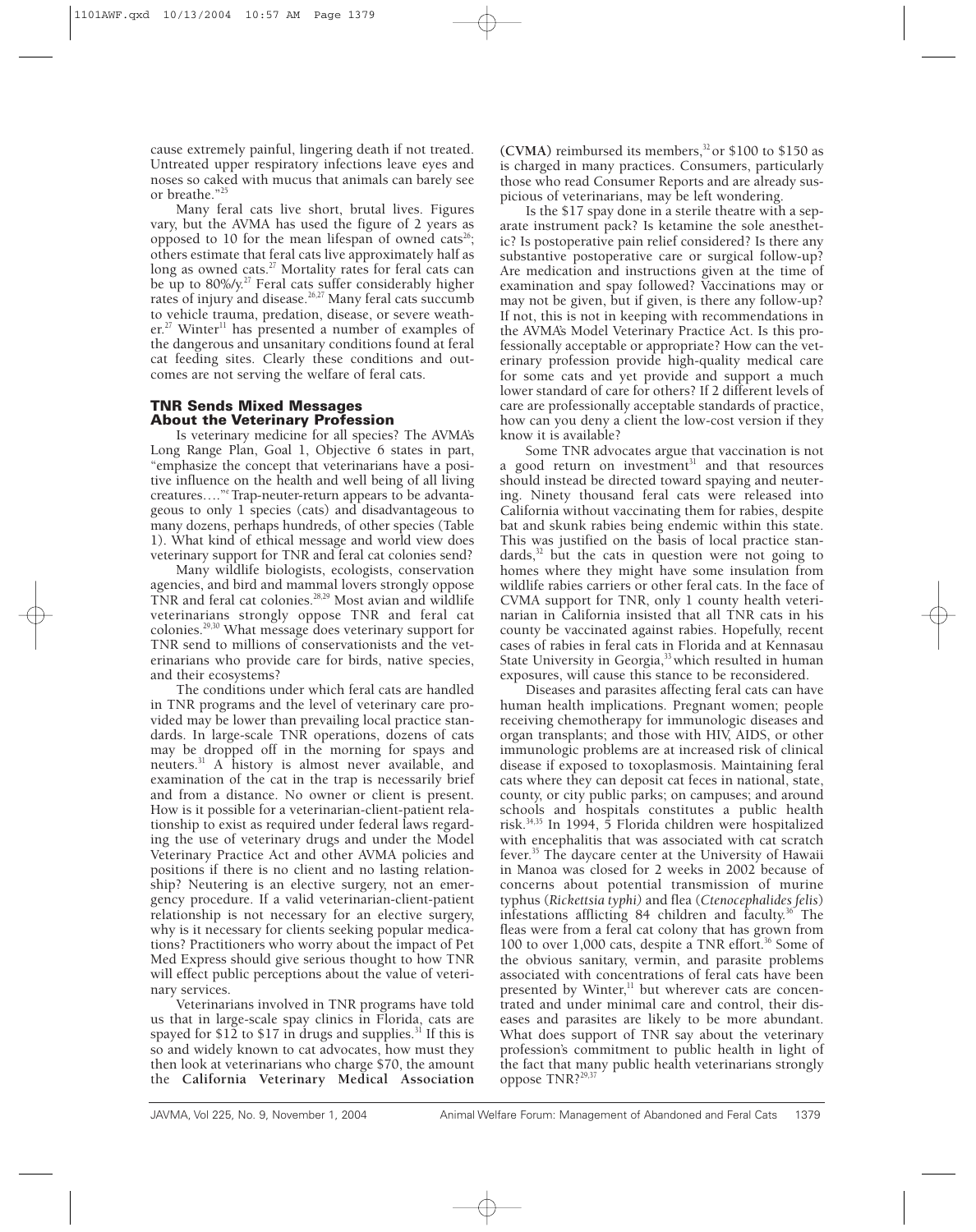Although most veterinarians donate their skills and attendant costs to spay feral and abandoned animals, substantial funds have been made available recently to subsidize TNR programs. Maddie's Fund provided the CVMA with \$13 million over 3 years to support TNR efforts.<sup>32</sup> Practitioners who were or became members of the CVMA in aggregate received \$12 million, were paid \$70/spay and \$50/castration, and were not required to vaccinate cats or provide other health services (more than 90,000 cats did not receive rabies vaccinations).<sup>32</sup> The CVMA retained \$1 million for arranging and promoting the program.<sup>32</sup> Although money can be a powerful motivator, we do not believe that greed is central to this issue but rather that a large number of veterinarians have been led to believe that TNR is humane and relatively harmless and will help control feral cat populations. I do not believe this is so.

If TNR does not provide high-quality health care for cats; undermines the veterinarian-client-patient relationship; undermines support for high-quality veterinary practice; or shows the veterinary profession as environmentally insensitive, not supportive of biodiversity and conservation, or less than vigilant about public health, then in my opinion, TNR serves neither our profession nor the welfare of feral cats, wildlife, or the public.

## **TNR Does Not Work Under Most Prevailing Circumstances**

Each situation and location where feral cat populations exist and where TNR has been tried is different. Geography and groundcover vary from open and easy to access (campuses and some parks) to steep, broken, and densely vegetated. Feral cats in some locations are semitame and allow approach and handling, and in other locations, they are extremely fearful and flee at the site of people. How "success" (reduction in cat numbers) is defined also varies. The fact that many TNR groups fail or refuse to keep adequate records $^{11}$ does not help resolve the issue of success or failure.

Although some TNR programs have succeeded in slowing the growth of feral cat populations and sometimes the number of cats has declined over several years, in most locations where TNR has been tried, it fails to substantially or quickly reduce cat numbers and almost never eliminates feral cat populations.<sup>11,38,b,g</sup> After bad experiences with TNR at both the Mayport Naval Station and Norfolk Naval Shipyard, the US Navy banned TNR from lands under its control. Winter<sup>11</sup> has provided examples of other failures. Even at the original Palo Alto location where TNR was first tried,<sup>39</sup> cat numbers have been unstable and cats have had to be periodically removed to reduce the population to an acceptable level. I believe it is misleading to claim that TNR works in locations where cats are permanently removed periodically for adoption or other reasons. I have personally seen multiple feral cat colonies on state property and park lands and in a number of sensitive habitats on private lands in California where various levels of TNR (from casual to serious efforts) have gone on for many years. None of these efforts, by themselves, eliminated the feral cat population.

Simple population modeling and hands-on experience reveal that TNR is likely to succeed only when numbers of feral cats are small to begin with (30 to 40 or less); when the colony is closed (no immigration) or nearly so; where essentially all female cats in the area can be captured and neutered; where all the terrain is accessible (so pockets of untrapped animals do not remain); and where capture and neutering efforts are early, intense, and prolonged.<sup>38,b,g,h</sup> These circumstances seldom prevail long enough for cat colonies to be eliminated. Exceptions happen when unexpected lethal events occur, such as the mass dog mauling that led to the elimination of 1 study colony.<sup>g</sup> I do not believe that any of us would argue that this is a desirable scenario. In some situations where TNR has been described as successful, cats were all semidomesticated and approachable. Ironically, cats like these are the most likely to be adoptable and to succeed in an enclosed sanctuary. Other feral cat colonies reported to have disappeared under TNR programs were actually moved by their caretakers to other locations.

The largest TNR program in the nation, which neutered and reabandoned 180,000 cats, is not expected, even by its proponents, to reduce the number of feral cats in California. $^{32}$  Despite articles claiming suc- ${\rm cess},^{40}$  a follow-up study<sup>h</sup> on one of the largest and most active TNR programs in California has revealed no demonstrable effects at the population level after nearly a decade of effort. The coastal sage scrublands of San Diego County, where this work took place, are among the most imperiled habitats in the world with one of the largest assemblages of endangered animals anywhere. I could find no evidence that this program was carried out with any sensitivity to its potential impacts on wildlife. An ecologic study $10$  in these same areas of San Diego County indicated that owned, free-ranging cats bring home 24 rodents, 15 birds, and 17 lizards to their owner's residence yearly and leave an unknown number of other wildlife dead or dying.

Trap-neuter-return's failures are, in part, attributable to its being based on several false assumptions, including the following: rates of abandonment and immigration are relatively low; cats at existing sites will exclude others (in reality, the presence of food attracts others) $<sup>11</sup>$ ; feral cats will stay where you put them (you</sup> cannot herd cats, well fed or not); all cats can be caught; and populations of cats in colonies will behave in general as if they were isolated and in a closed system. Modeling to guide some TNR efforts that incorporate these assumptions has lead to unrealistic conclusions.<sup>h</sup> Suppression of feral cat numbers is possible with great effort, but for the same reasons, it is difficult to exterminate rats and cats on islands by use of lethal means and it is vastly more difficult to accomplish this by use of nonlethal means in open systems. Finally, planning for TNR has almost universally failed to appreciate the reproductive potential of cats (Malthusian Index of 3, similar to that of the rabbit) and the very early onset of breeding in some females.

Since TNR is not sustainable, does not generally reduce feral cat populations in a reasonable period of time (5 years or fewer) in most circumstances where it is used, and almost never results in the elimination of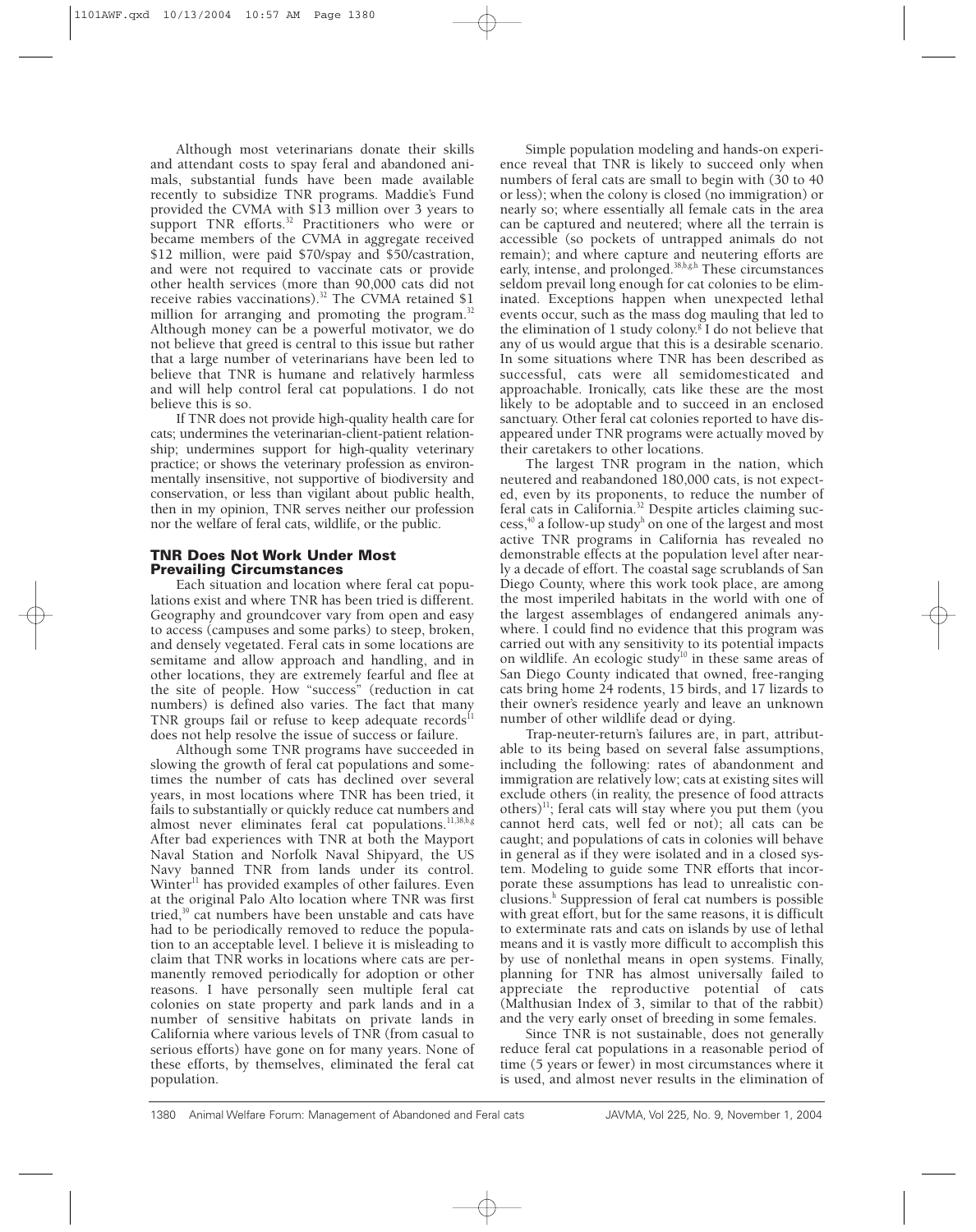feral cat colonies, I do not believe it serves the welfare of cats or wildlife.

### **TNR May Be Illegal and Veterinarians Are Not Above the Law**

If well-meaning individual veterinarians or associations found themselves the subject of misdemeanor or felony lawsuits, it would be most unfortunate. The comments in the following section are offered in the interest of avoiding such situations.

It is against the law to take protected species of wildlife, which is defined as "harass, harm, pursue, hunt, shoot, wound, kill, trap, capture, or collect."<sup>41</sup> Because cats can and do kill, harass, harm, pursue, and wound endangered species, people who reabandon cats, maintain feral cats, or both and the veterinarians who knowingly provide services (an oral contract exists or in some cases a fee is paid) for animals destined to be so abandoned appear to be in potential violation of the **Endangered Species Act (ESA)**. <sup>42</sup> Under the ESA, citizen suits are allowed and "any person may commence a civil suit…to enjoin any person…who is alleged to be in violation."42

Wild animals and their right to exist are protected under other state and federal laws. The Migratory Bird Treaty Act makes it a misdemeanor or felony to kill or take "any migratory bird."43 The act states that "any person, association, partnership or corporation who shall violate any provision…shall be deemed guilty of a misdemeanor…fined not more than \$15,000 or be imprisoned not more than 6 months, or both."<sup>44</sup>

Most states also have their own endangered species laws (eg, California Endangered Species Act), and in all states, the taking of native species is prohibited, except as allowed under hunting and fishing regulations, which are commonly referred to as game laws. Relatively few species killed by cats can be legally taken for any purpose. Recent actions by several game and fish commissions suggest that states may be starting to take a more aggressive approach to TNR. From a wildlife agency perspective, the release of nonnative predators is just as illegal as poisoning or poaching wildlife or bulldozing their habitat.

The federal Migratory Bird Treaty Act and ESA laws are strict liability laws, which means there is no affirmative defense allowed.<sup>42</sup> Telling the judge that "you didn't mean to," "didn't know," or "it wasn't as bad as they say" is not an acceptable defense. Repeated or knowing offenses can be tried as felonies in civil and criminal courts. Veterinarians who have been informed in their professional communications and journals and who admit they are aware that illegal taking may occur (what veterinarian can argue he does not know that cats kill birds?) are open to felony prosecution. Even acts that inadvertently take wildlife protected under the federal law, as occurred when veterinarians inadequately disposed of barbiturate-laden carcasses, have resulted in successful prosecution under ESA.<sup>45</sup>

Activities judged to be illegal that result in the taking of wildlife can result not only in legal prosecution, fines, and penalties but also in restoration costs that are often accessed under both state and federal laws. These financial penalties are designed not only to deter future violations but also to assist species recovery or provide habitat for the species affected. Oil spills and other illegal acts that kill hundreds to thousands of birds often result in legal costs, fines, penalties, and restoration packages in the tens of millions of dollars. To prevail in court, it has not been necessary to have all the animals' bodies for evidence as models and estimates are used to calculate losses and needs for restoration. Trap-neuterreturn programs that release thousands of cats to prey on native wildlife, if adjudicated, could result in similar financial consequences.

As noted, in addition to breaking wildlife protection laws, TNR may result in acts considered illegal under some state humane statutes. Repeated misdemeanors or a felony committed by a veterinarian in many states is sufficient reason for review, suspension of licensure, or both. The AVMA PLIT has been informally asked by the Committee on Environmental Issues what sort of liability they see associated with TNR, and their informal reply has been that insurance does not cover acts deemed to be illegal.<sup>1</sup> Our interpretation is that practitioners should not expect their malpractice insurance to cover their legal costs. Given the widespread participation of veterinarians in TNR, I believe that many practitioners may not understand that their activities may place them in legal jeopardy.

## **TNR as an Enabler**

Trap-neuter-return creates an attractive nuisance and has been hypothesized to act as a classic enabler, encouraging people to abandon cats instead of taking them to animal shelters.<sup>11,46</sup> It should not be surprising that some people, believing that their cat will get veterinary attention, be neutered, and be provided with food and water, choose abandonment over paying fees to relinquish the cat to animal control. Trap-neuterreturn advocates admit that posted locations where TNR programs are being conducted regularly experience substantial and repeated influxes of cats.<sup>31</sup> Thus, TNR actually appears to undermine its stated goal of protecting the welfare of cats and fails to educate people as to their legal and moral responsibilities.

Many feeders of cats will not keep records, are not committed to population control, or are not willing or able to aggressively maintain a vigilant TNR effort. How much of a fig leaf does TNR provide for people who just want to have lots of cats?

Some people are compelled to own and care for excessive numbers of cats. This psychologic illness is referred to as "collectors psychosis."47 How is the person who must save 25 to 30 cats in their home different from the person who sees themselves as the savior of 25 to 30 cats in a park? Some "cat people" may be "collectors," and it is possible that TNR is enabling and supporting some people who need psychologic counseling and assistance.

Rollin<sup>8</sup> says that "we also do not wish to prolong a life that is in gross or hideous violation of the creature's telos*,* even if the creature is conscious and not suffering." One can argue whether a feral existence is a gross or hideous violation of a cat's telos, but it may not be the life for which cats have been genetically programmed or evolved.

The perspective of PETA is, "because of the huge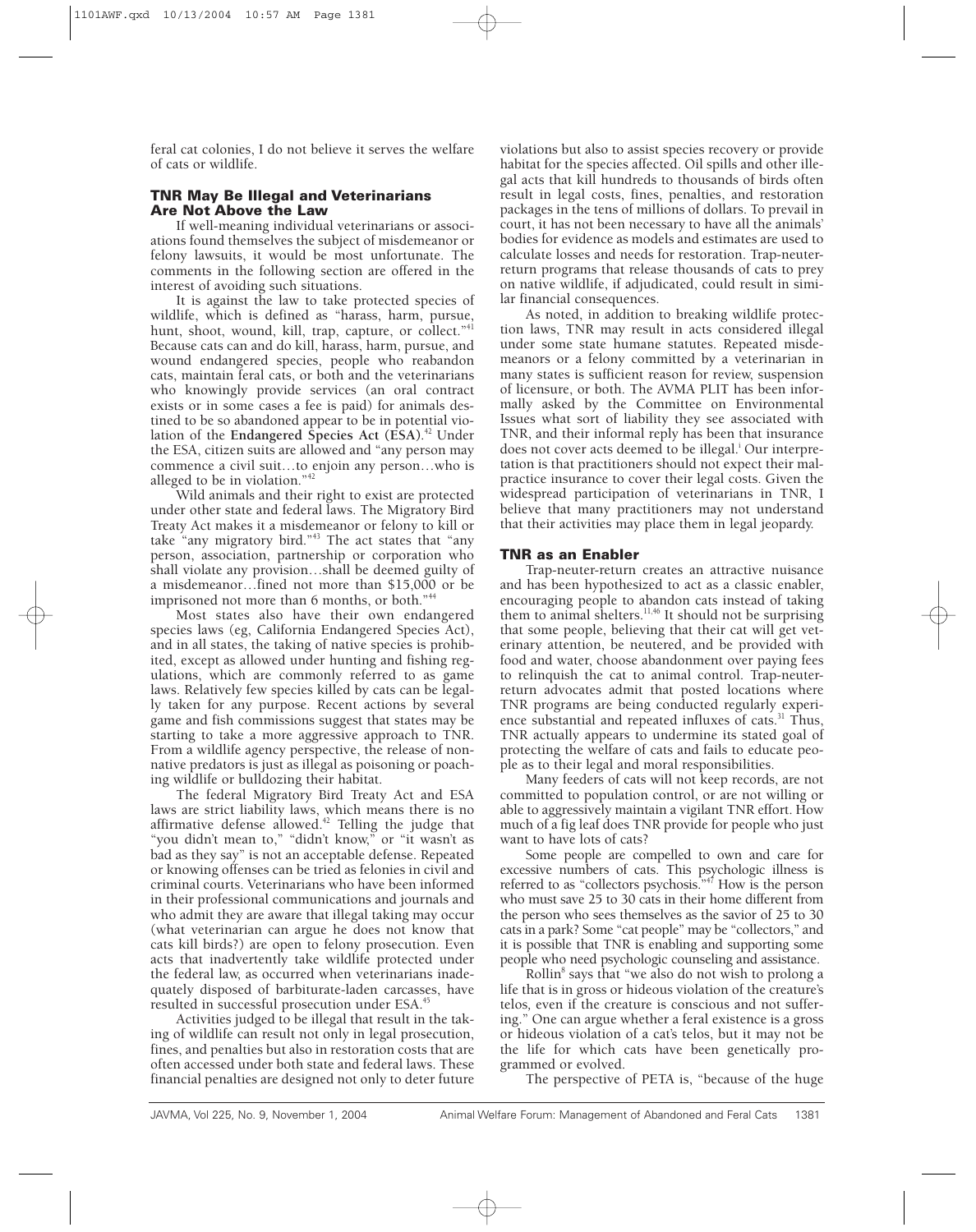number of feral cats and the severe shortage of good homes, the difficulty of socialization, and the dangers lurking where most feral cats live, it may be necessary and the most compassionate choice to euthanatize feral cats. You can ask your veterinarian to do this, or if your local shelter uses an injection of pentobarbital, take the cats there. Please do not allow the prospect of euthanasia to deter you from trapping cats. If you leave them where they are, they will almost certainly die a painful death. A painless injection is far kinder than any fate that feral cats will meet if left to survive on their own."25 If even ardent animal rights groups and philosophers can accept euthanasia as part of feral cat control, why can't those advocating for TNR accept it?

If and when TNR programs enable illegal, inhumane, irresponsible, and unhealthy behavior, they do not serve the welfare of feral cats, wildlife, or society.

#### **Where Do We Go From Here? What Can We Do About Feral Cats?**

Barrows $^{50}$  has stated that we probably all support the "T" and "N" parts of TNR, but we strongly disagree on the details of the "R" part. Our success in controlling populations of feral cats and reducing the suffering of these cats and of wildlife depends on redoubling our collective efforts. We must be practical and strategic in the use of the tools available to us and ensure that all of these tools are used appropriately. We must embrace comprehensive and long-term solutions that manage people in addition to feral cats.

We must do more to prevent abandonment.<sup>49</sup> We must work toward a time when it is just as socially unacceptable to abandon a cat on public or private property as to abandon a horse, cow, or dog. Until there is broad recognition of this and real social stigma and penalties are attached, we will continue to have a feral cat problem in this country.<sup>49</sup> We must educate feeders of cats that keeping large numbers of cats outdoors for years on end is cruel to cats and wildlife, possibly illegal, and unacceptable.

Mandatory spay/neuter laws, if strictly enforced, have the potential to reduce the population of feral cats in many areas. Marin County in California is an example of a community where cats and kittens are sometimes imported from adjacent counties to fill the need for adoptees. In many counties, however, existing pet ownership laws are not enforced or penalties for noncompliance are less than the cost of compliance and thereby ignored.

We must all be more generous and supportive of adoption and fostering programs. The fostering of cats and kittens until they are either healthy or tame enough to be adopted or until local animal shelters have sufficient room for them can spare cats from euthanasia. My family and I have found this to be particularly rewarding. We were able to tame and find homes for 6 feral kittens this year. Even adult and young adult feral cats can be tamed. We have 4 adult cats now, all of whom were feral at one time, and during the past 17 years, we have had 11 such cats. If animal control agencies are to deal effectively with feral cats, they must have the resources they need. This means funding and gratis or low-cost professional services. Efforts to undermine animal control programs that do not use TNR as their primary means to manage feral cats must cease.

Just as it is becoming clear in many parts of the United States that "no-kill" shelters are not sustainable, $51$  we must acknowledge that TNR has limited applicability. We must accept that euthanasia will remain part of animal control activities for at least the near future and that some cats may indeed have to be humanely killed if other efforts at placement fail. Cats would be better served if we could all agree to support serious and comprehensive efforts to sharply reduce their populations. If cat advocacy groups expect support for limited TNR from those who typically oppose it, they should in turn be supportive of all feral cat animal control efforts, even those that do not focus exclusively on TNR.

Recently, another option has become available: enclosed sanctuaries where cats can live out their lives protected from weather and most injury. Large and well-known cat sanctuaries exist in Delaware, Massachusetts, New Jersey, New Mexico, Utah, Virginia, and several places in California. Others are being built and operated by individuals and organizations on small and moderate scales similar to other sanctuaries, as described by Winter.<sup>11</sup> This is happening simply because people sense it is the right thing to do. Hopefully, we can all agree this is 1 thing that truly serves the welfare of both cats and wildlife.

Gandhi stated that "the advancement of a civilization can be seen in the way it treats its animals." In my view, trap, neuter, and reabandonment of cats is not the measure of a healthy or mature society. A balanced and multidimensional approach to management of feral cats that is practical, legal, sustainable, effective, and compassionate and that embraces stewardship and responsibility for all species is the measure of a mature society.

- b Jessup DA, California Department of Fish and Game, Sacramento, Calif: Personal observation, 2003.
- Hawkins CC. *Impact of a subsidized exotic predator on native biota: effect of house cats* (Felis catus) *on California birds and rodents*. PhD dissertation, Texas A & M University, College Station, Tex, 1998.
- d Murray D, Avian and Exotic Clinic, Monterey, Calif: unpublished data, 2003.
- e AVMA Executive Board, *AVMA long-range plan: improving animal and human health, goal 1, objective 6*. AVMA, Schaumburg, Ill, 2003.
- f Cunningham EM, Florida Fish and Wildlife Conservation Commission, Tallahassee, Fla: Personal communication, 2003.
- g Stoskopf MK, North Carolina State University, Raleigh, NC: Personal communication, 2003.
- h Foley J, University of California, Davis, Calif: Personal communication, 2003.
- i Beasley V, University of Illinois, Urbana, Ill: Personal communication, 2003.

#### **References**

1. Coleman JS, Temple SA, Craven SR. *Cats and wildlife: a conservation dilemma*. Madison, Wis: Cooperative Extension Publications, 1997.

2. Coleman JS, Temple SA. How many birds do cats kill? *Wildlife Control Technology* 1995;Jul/Aug:44.

3. Lepczyk CA, Mertig AG, Liu J. Landowners and cat predations across rural-to-urban landscapes. *Biol Conserv* 2003;115: 191–201.

a Anderson N, Lindsay Museum, Walnut Creek, Calif: Personal communication, 2003.